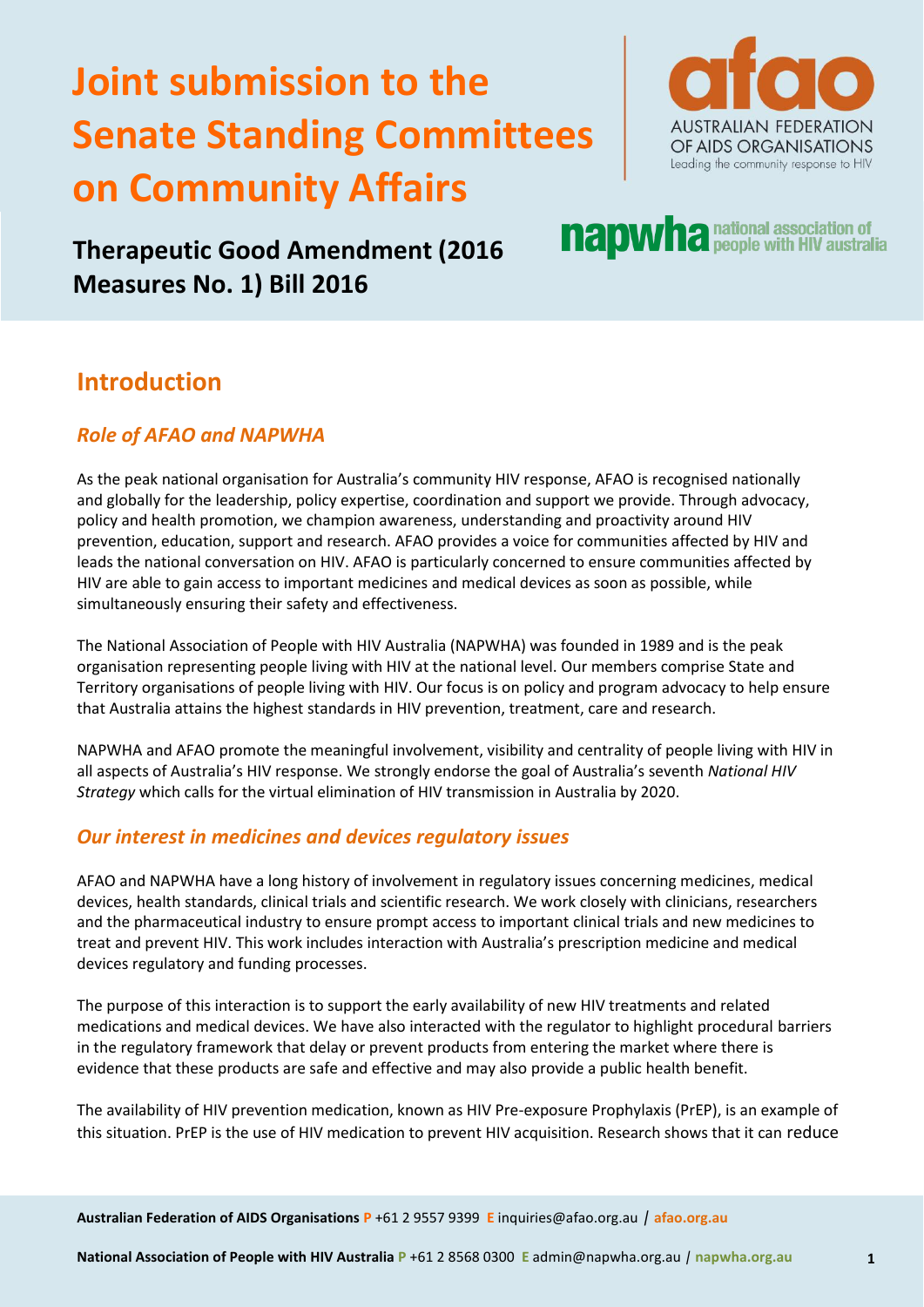the risk of acquiring HIV by up to 99%.<sup>1</sup> There are strong individual and public health benefits derived from PrEP.

The lengthy processes required for registration in Australia of the drug used for PrEP has complicated its access. This medication, known as Truvada, has been listed on the Australian Register of Therapeutic Goods (ARTG) since 2005 as a treatment for people with HIV and many thousands of people around the world have used it. When the manufacturer sought to have the same medication listed for HIV prevention they were required to submit a full application and follow standard timelines, even though Truvada had been approved for PrEP in the USA since 2012. **We welcome the prospect, as contemplated in this Bill, for the fast tracking of ARTG submissions of important new medicines and medical devices.** 

The regulatory process for providing access to HIV rapid-testing devices for use by individuals – known as self-testing - is similar. Testing is critical to addressing HIV as it enables an individual to know their status and to take action to preserve their health and prevent onward transmission. Australian research shows that HIV self-testing among higher risk gay men doubled testing rates, while among infrequent testers, the rate of testing increased five-fold.<sup>2</sup>

A testing device that could be used for HIV self-testing is already registered on the ARTG for point of care testing in clinical settings, and also in community settings where they are administered by accredited peer test facilitators. The manufacturer is nonetheless required to submit a full application to have this point of care test registered on the ARTG for use as self-testing. Enabling this submission and process to be fast tracked would support the availability of a product on the market that has been shown to be safe and also highly effective.

We have a strong interest in seeing a more responsive TGA regulatory framework due to the significant public health and benefits that quicker access to PrEP and self-testing would provide in the form of substantial reductions in HIV transmissions. The operation of the TGA and the Pharmaceutical Benefits Scheme (PBS) are priority areas of interest for our work. We are strong advocates for consumer involvement in regulatory and funding processes for research, medicines and medical devices. AFAO and NAPWHA were major contributors to national advocacy in the early 1990s that resulted in the establishment of a streamlined clinical trial system and to improvements in the regulatory approval processes for medicines in Australia. These reforms have benefitted many people with life-threatening illnesses in Australia.

#### *Regulation of medicines and medical devices – core principles*

We believe that transparency and openness are core principles of effective medicines and medical devices regulation. Regulation should include making timely information available to the public in easy to access formats, as well as inviting input from the public at each significant step of the regulatory process.

Prompt timelines are essential for the effective regulation of new medicines and devices, especially as they relate to life-threatening diseases such as HIV, cancers, cardiovascular disease and diabetes. There are situations where there are strong individual and public health imperatives to providing medicines and devices as promptly as possible by prioritising and "fast-tracking" them through the regulatory system.

<sup>1</sup> The PROUD Study, Lancet 2016; 387: 53-60, Published Online September 10, 2015, [http://dx.doi.org/10.1016/S0140-6736\(15\)00056-2](http://dx.doi.org/10.1016/S0140-6736(15)00056-2)

 $\overline{a}$ 

**Australian Federation of AIDS Organisations P** +61 2 9557 9399 **E** enquiries@afao.org.au *|* **afao.org.au**

**National Association of People with HIV Australia P** +61 2 8568 0300 **E** admin@napwha.org.au *|* **napwha.org.au 2**

<sup>2</sup> Forth Study: Lancet HIV 2017, Published Online February 16, 2017 [http://dx.doi.org/10.1016/S2352-3018\(17\)30023-1](http://dx.doi.org/10.1016/S2352-3018(17)30023-1)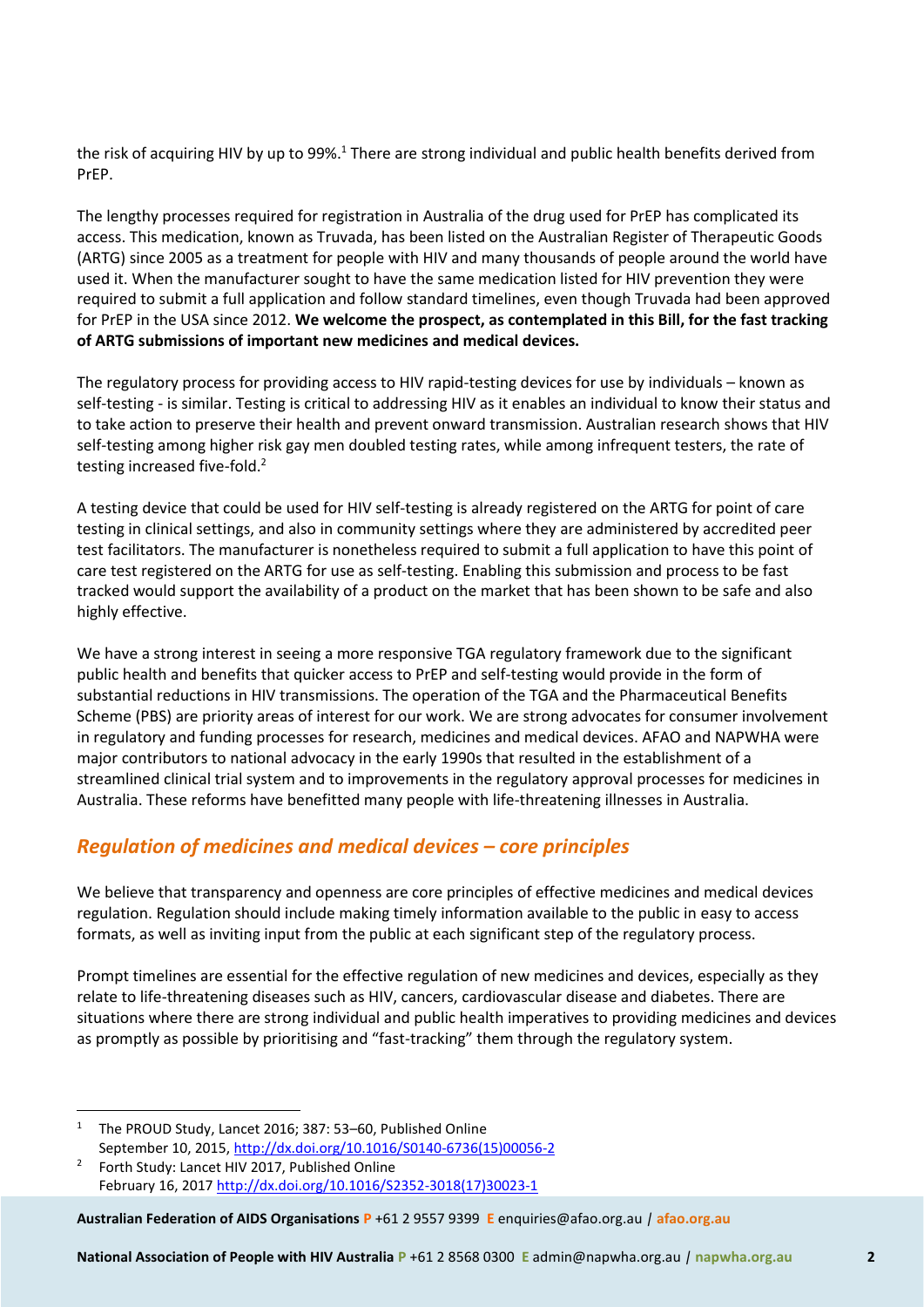# **Response to the Therapeutic Goods Amendment (2016 Measures No. 1) Bill 2016**

AFAO and NAPWHA note that this legislation is based on the *Expert Panel Review of Medicines and Medical Devices Regulation (2015)* and the Australian Government's response to that review (*Australian Government Response to the Review of Medicines and Medical Devices Regulation 2016).*<sup>3</sup>

We agree that the Expert Panel has provided a strong case for reform of the regulation of therapeutic goods in Australia.

We welcome the Government's response to the Expert Panel Review and note the statement that it understands that consumer, professional, and industry groups are looking for immediate action on reform. Therefore, we also welcome the Government's intention to commence work on designing implementation of the Review's recommendations, with a view to implementing early opportunities in 2016-2017.

We use selected headings from the explanatory memorandum to the Therapeutic Goods Amendment (2016 Measures No. 1) Bill as the framework for our submission:

## *1.1 New pathways for approval of medicines and medical devices*

We welcome the proposed amendment of the *Therapeutic Goods Act 1989* to provide a legislative basis for the making of regulations to implement fast-tracking of applications for approval of new medicines and medical devices in Australia.

We welcome the legislation's intention to facilitate quicker access by patients to new medicines and devices that have significant advantages over existing medicines and devices.

We note that the operational details of these priority pathways are yet to be determined, but note that these will be the subject of extensive consultation before the regulations are made.

AFAO and NAPWHA welcome this commitment to extensive consultation on these new priority pathways, which will be essential to successful implementation. In light of the complexities and challenges involved with these regulatory changes, **we call for the establishment of a small, fixed term advisory committee, including consumer representation, to support and advise the TGA on the implementation of these important regulatory changes.**

**NAPWHA and AFAO would also like to see the Bill amended to include public hearings of stakeholders as part of the regulatory decision making-processes**, particularly concerning the regulation of important new medicines and devices. This would be in line with the practice of the US Food and Drug Administration (FDA) to encourage participation from all public stakeholders in its priority setting and decision-making processes (every FDA advisory committee meeting includes an open public hearing session, during which interested persons may present information or views orally or in writing). We believe that such hearings would provide Australian consumers, health professional and other parties with an opportunity to input the TGA directly concerning the regulation of important new medicines and devices.

**Australian Federation of AIDS Organisations P** +61 2 9557 9399 **E** enquiries@afao.org.au *|* **afao.org.au**

 $\overline{a}$ 

**National Association of People with HIV Australia P** +61 2 8568 0300 **E** admin@napwha.org.au *|* **napwha.org.au 3**

<sup>3</sup> [http://www.health.gov.au/internet/main/publishing.nsf/Content/Expert-Review-of-Medicines-and-Medical-Devices-](http://www.health.gov.au/internet/main/publishing.nsf/Content/Expert-Review-of-Medicines-and-Medical-Devices-Regulation)**[Regulation](http://www.health.gov.au/internet/main/publishing.nsf/Content/Expert-Review-of-Medicines-and-Medical-Devices-Regulation)**